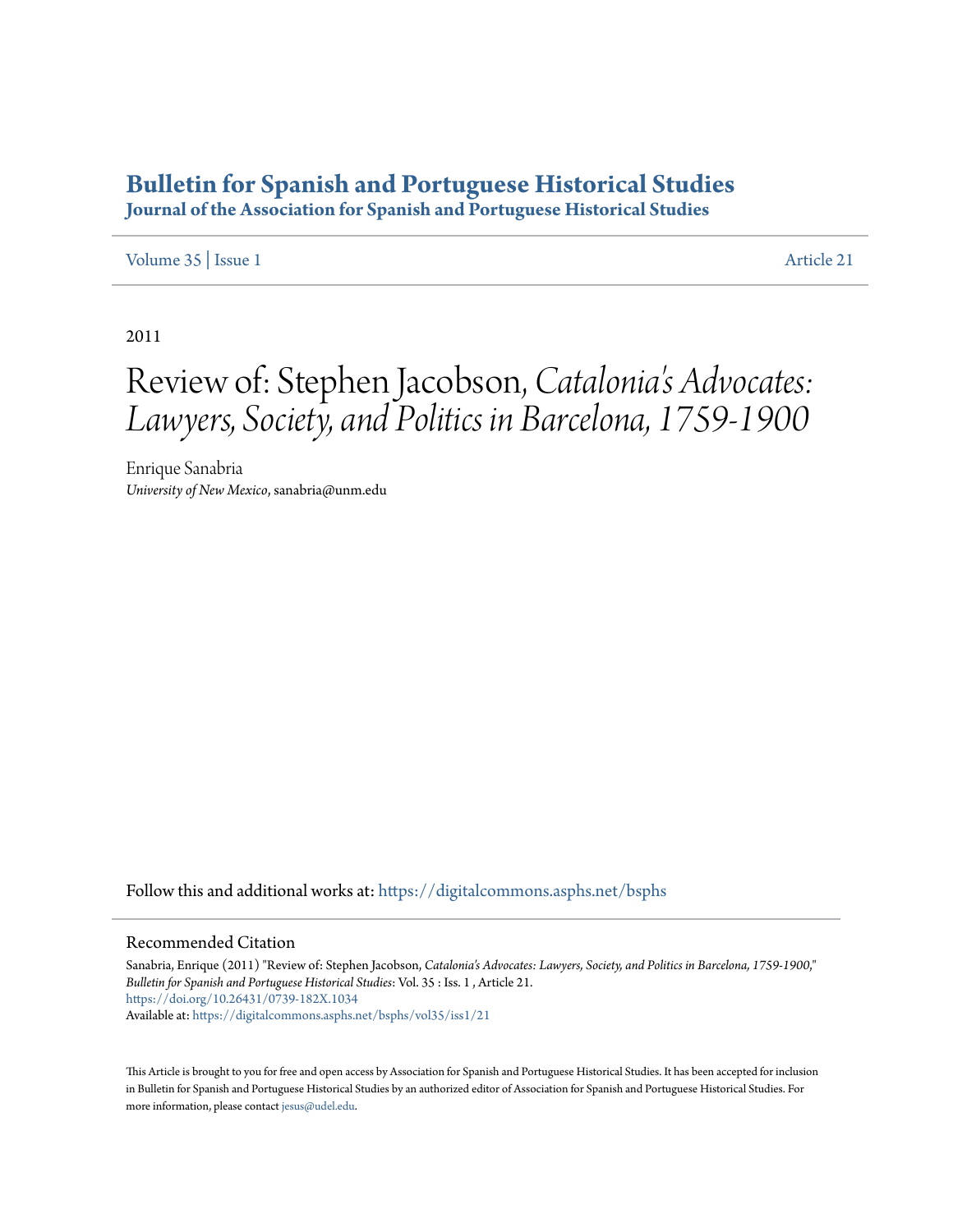Jacobson, Stephen. *Catalonia's Advocates: Lawyers, Society, and Politics in Barcelona, 1759-1900.* Chapel Hill, NC: University of North Carolina Press, 2009. xvi  $+336$  pp.

The common death and resurrection trope serves as the vehicle through which Stephen Jacobson presents his history of the Barcelona bar between the reign of Charles III when a few dozen litigators discretely went about their business while longing for the better days past of their guild and the beginning of the twentieth century when the number of lawyers swelled and they exploited opportunities in the rapidly bourgeoning and industrializing city. Although the aftermath of the War of Spanish Succession (1700-14) and Philip V's 1716 *Nueva Planta* resulted in the shrinking of the number of lawyers and made the legal profession an unattractive one, none of the Bourbon centralizing reforms in the peninsula could erase the long established legal traditions and the expertise of Catalan jurists, litigants, and advocates who had for generations elaborated a discrete regional legal system. By the turn of the  $20<sup>th</sup>$  Century, however, the legal profession in Barcelona enjoyed a "silver age" marked not only by the proliferation of lawyers but also their very dynamic adaptation to overcrowded conditions as they branched out beyond law to the realms of politics, education, and the shaping of Catalan nationalism. Along the way, the Catalan legal profession progressed in way that mirrored Western Europe bars as Catalan lawyers moved from espousing liberal values to conservative ones, and ultimately consolidating a corporatist culture. In Barcelona as in other industrializing communities or regions the accumulation of capital, the sophistication of the economy, and the growth of state bureaucracy among other factors resulted in an increase in litigation opportunities for lawyers as well as increasing the prestige of the profession and the prominence of lawyers in society. While Jacobson does a capable job of comparing Barcelona's lawyers to those throughout Western Europe one of the book's main thrusts is the argument that Barcelona's lawyers' nationalism, that is to say their Catalan nationalism, set them apart from their counterparts in England, France, and Germany.

After a useful context-setting introduction, Jacobson begins the narrative of his book with an exploration of the Catalan legal profession's eighteenthcentury crisis marked by an ebb in litigations and the prestige, influence, and numbers of lawyers. Philip V's absolutism and his efforts to centralize government and administration throughout the Kingdom are identified as the motors behind this crisis. As the members of the profession abandoned their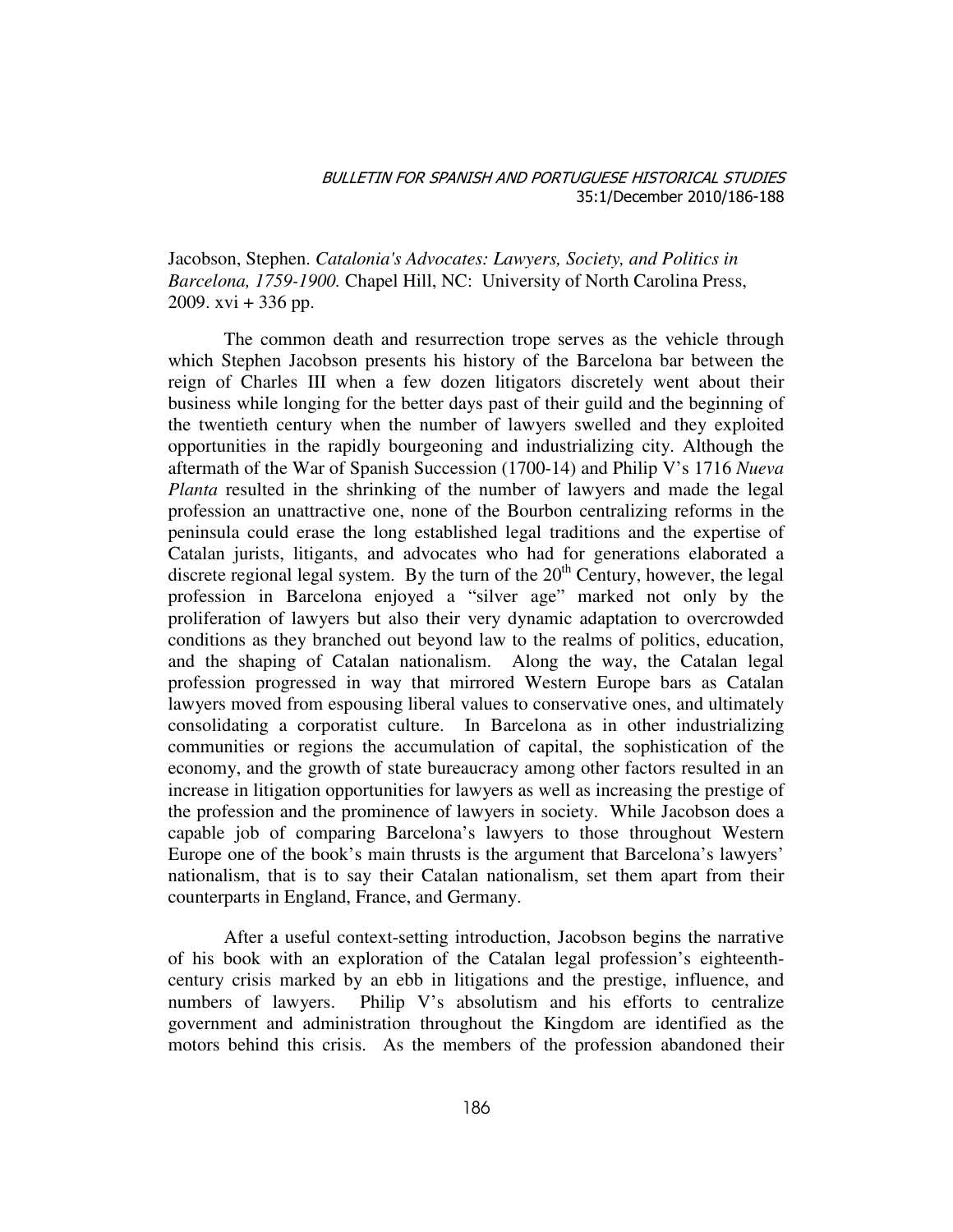attachment to the urban nobility, integrated tenets of the Enlightenment into their legal reasoning, and shifted the lineaments of their practice to meet the needs of private practitioners who represented middle-class clients in a competitive environment, the Catalan legal profession began to make its comeback. This was accomplished through the modernization of the profession and gone were the days when one Joseph Matas could fail his bar exam in 1790 and try to manipulate the examining magistrates to pass him anyway because his seven-months pregnant wife ran the risk of a miscarriage if he informed her of the disappointing result (41). With the onset of the Napoleonic occupation and the age of revolution against the French and the Old Regime many lawyers took advantage of opportunities presented to become spokesmen of the people and technocrats of the state. Lawyers, most of them swept up in their enthusiasm for Liberalism, reshaped their profession and their legal codes in order to give them greater latitude to make their cases and interact within the courts, government, and the public. They drafted laws that abolished the tithe and other feudal dues as well as promoting the disentailment of Church properties. Liberal judges, militias, and the army then executed these enactments in the name of legality. Again, this also occurred elsewhere in Europe, but much less frequent was the phenomenon of young, educated lawyers taking up arms against the French and in the process becoming liberal through their military or militia service. Over the course of the nineteenth century the industrialization and the consolidation of the constitutional state served as backdrop for the rise of a shift to conservatism not just in Catalonia but throughout Western Europe as lawyers worked to reinvent a historic image of the bar as a beacon of order and the guardian of justice and liberty. As the law itself was seen as fostering social harmony, economic development, and being a potentially lucrative career path, a legal career appealed to children of the growing middle classes, and the profession became saturated. Perhaps the most interesting of chapters is Jacobson's fifth, "The Corporate Profession," which focuses not only on the training and practice of the profession in the late  $19<sup>th</sup>$ century, but also how legal associations in Barcelona shifted toward defending and promoting the corporate interests of the members of the bar. Jacobson suggests one of the reasons Catalan lawyers were so nationalistic came from the professional overcrowding. Legal elites saw their chances of mobility blocked by the glut of lawyers, which in turn politicized them as Catalan nationalists. Whereas nationalism elsewhere was shaped and promulgated by the literati, the upholding and defending Catalan law and legal traditions were essential to the founding of Catalan nationalism.

Jacobson is to be applauded for a well-written, sophisticated, and important contribution to the history of the Catalan legal profession but also the rise and spread of Catalan nationalism. The study is makes the link between law